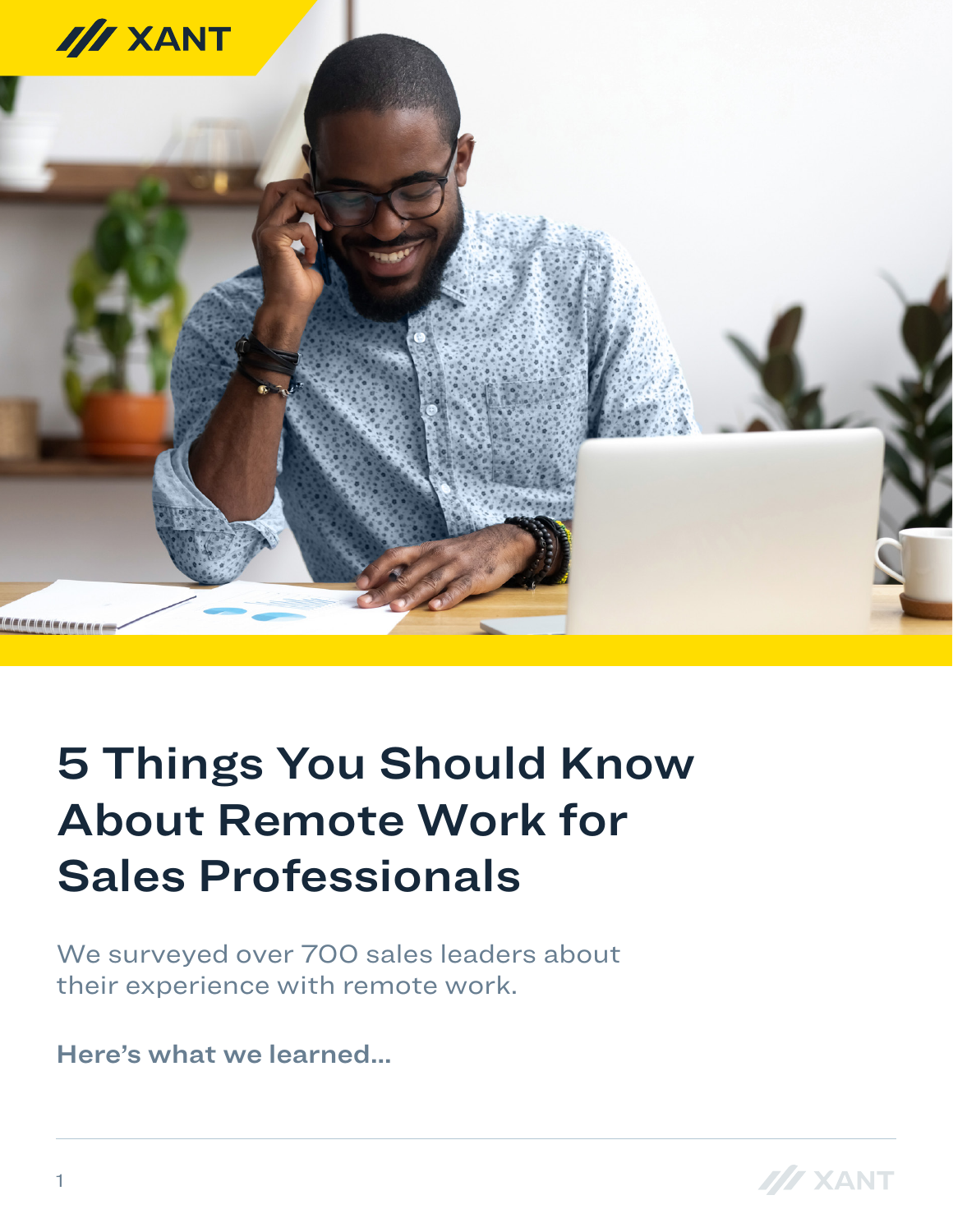#### $\overline{\mathbf{N}}$ Top 3 Utilized Digital Communication  $||\mathbf{r}||$ Tools During Remote Work

Digital communication tools have become more vital than ever during remote work. When asked which tools they have utilized most since working remotely, 96.11% of sales professionals ranked email highest, 89.57% ranked video conferencing software highest, and 89.15% ranked communications via phone as their highest.

#### Email

Sending emails back and forth is not always the most timely or effective communication—so why do so many rely on it? Email is one of the oldest forms of digital communication, and yet still the most commonly used. It is a tried and true method that most people are comfortable with. Not everyone may be on Slack or Teams, but they likely have an email address.

#### Video Conferencing

Video conferencing has become an almost daily ritual for most. Outside of work hours, video conferencing tools have also been relied on for social gatherings, makeshift graduations, and even weddings. Zoom daily users reached [200 million in March 2020](https://www.cnbc.com/2020/04/03/how-zoom-rose-to-the-top-during-the-coronavirus-pandemic.html) after seeing only 10 million in December 2019.

### Phone (Including Online Voice Calls)

Whether you are cold calling or having an online call with a customer, a phone call is an irreplaceable communication method in the world of sales. As you are attempting to connect with potential clients, many are [more comfortable with a phone call than a video call.](https://www.forbes.com/sites/enriquedans/2020/04/25/no-please-not-another-videocall/#24bdb6c265dd)



## How People are Spending Their Time During Remote Work

Working professionals are having to take charge of their time and priorities. So, where are they spending their time? In an average workday, over 700 sales professionals say they are spending most of their time doing sales and in meetings. On average, 1.93 hours in 8 business hours are spent doing sales, 1 hour on average is spent in team meetings, and nearly 1 hour (.9) on average is spent in one-on-one meetings. With approximately 4 business hours accounted for, where is the other half the day being spent? The list includes (in order of most time): planning, marketing, reporting, professional development, eating, spending time with family/roommates, exercising, and socializing.

Working at home has brought both obstacles and opportunities. How you manage your time will make all the difference. Now is the time to utilize tools, like [Playbooks,](https://www2.xant.ai/playbooks/) to increase productivity, organization, and visibility of your team.

- Sales (average 1.93 hrs in an 8 hours workday)
- Team meetings (1 hr average)

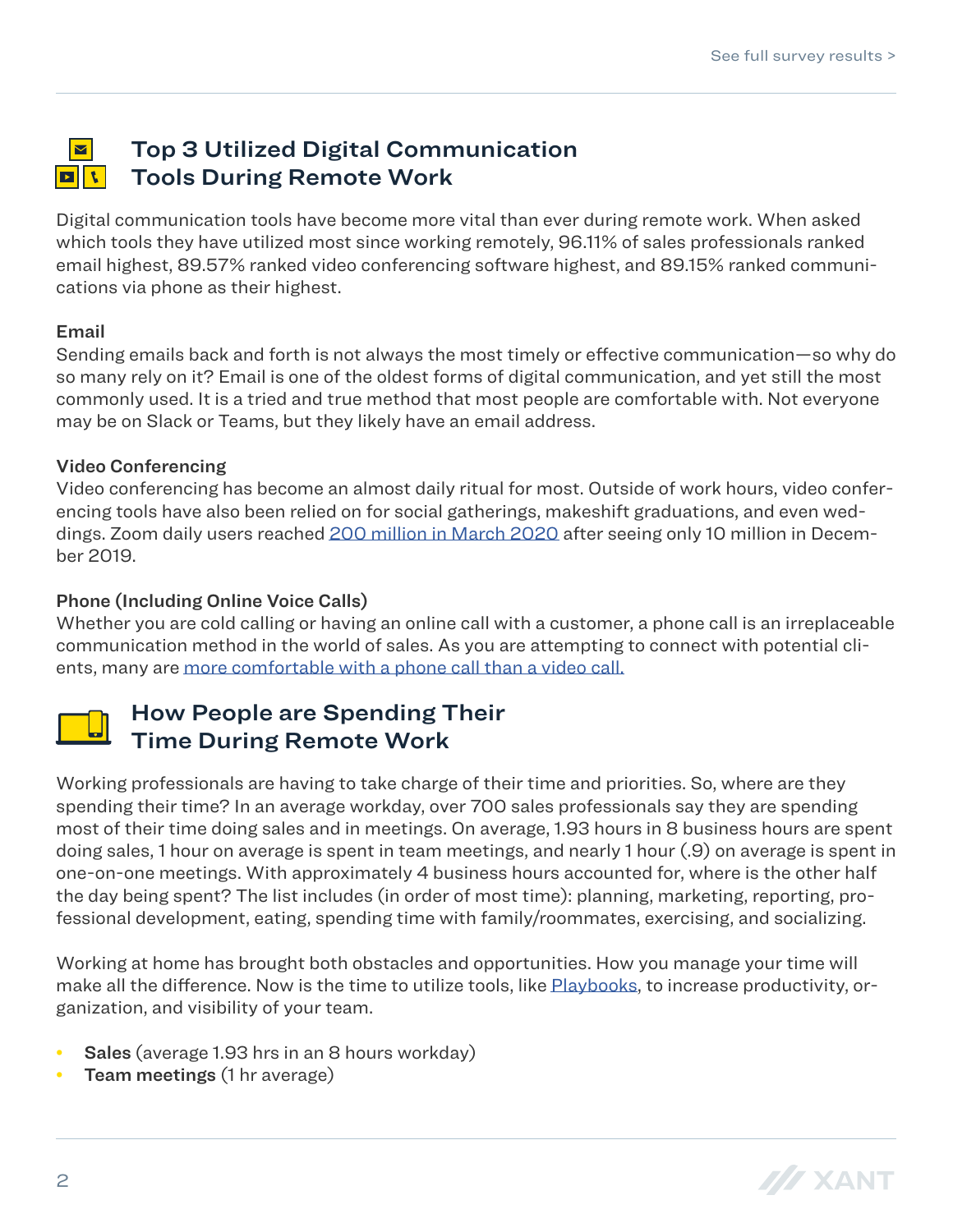- One-on-one meetings (.9 hr average)
- Planning (.78 hr average)
- Marketing (.69 hr average)
- Reporting (.57 hr average)
- Professional development (.56 hr average)
- Eating (.46 hr average)
- Spending time with family/roommates (also includes homeschooling children) (.39 hr average)
- **Exercising** (.33 hr average)
- Socializing (.29 hr average)
- **Other** (.1 hr average)

# How is Time Spent in Virtual Meetings

With less face time than ever, virtual meetings have become an important part of the workday. In the limited time that your team is assembled together, what are you focusing on? According to our survey, most meetings for sales teams are spent:

- Determining goals, targets, and deadlines (77.92%).
- **Planning** (77.27%)
- Reporting/following up (75.51%)
- Training (46.75%)

These are common meeting topics, even before remote work. What may be more interesting are the meetings that focus on things like the well-being of employees. Our survey also found that meetings are focusing on:

- Empathizing between team members (39.52%)
- Work-related competitions/challenges (27.29%)
- Well-being of team members (35.62%)
- **Socializing (30.06%)**
- Recognition (28.76%)
- Counseling (20.96%)

Meeting time spent empathizing, socializing, checking on team members, and counseling are more prominent and more important during these days of social distancing and remote work. For many, a sense of belonging and connection come from coworkers checking in on how they are doing both personally and professionally—this was evident in [research conducted by Ernest Young](https://www.ey.com/en_us/diversity-inclusiveness/ey-belonging-barometer-workplace-study). Virtual meetings may be the only time for your team to connect. The way these meetings are being conducted can greatly impact the team, both individually and as a whole.